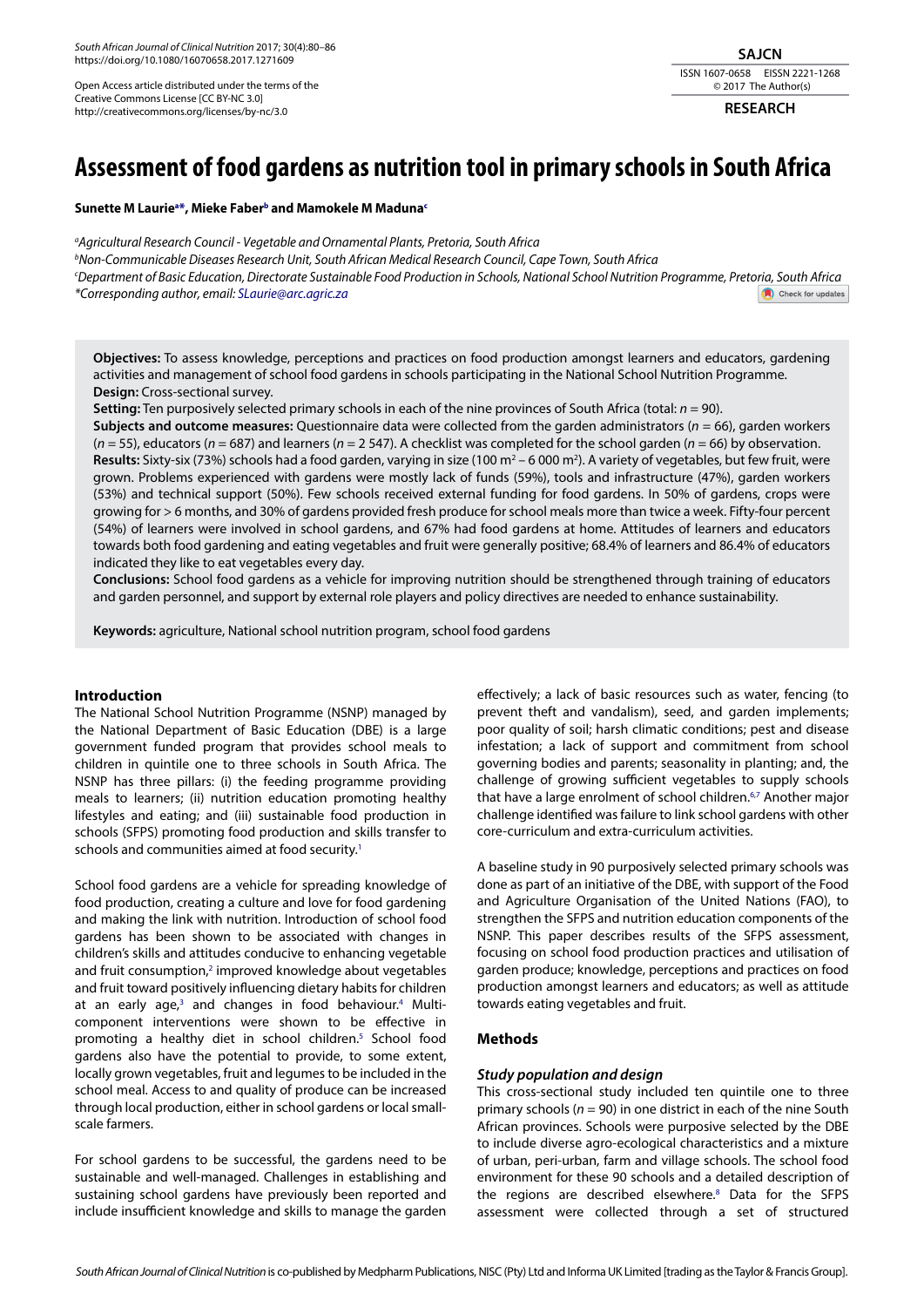**Table 1:** Summary of respondents and information collected

| <b>Source of information</b>                                                                                                                                                                                                                                  | <b>Type of questionnaire</b>                                                 | Information provided                                                                                                                                                   |
|---------------------------------------------------------------------------------------------------------------------------------------------------------------------------------------------------------------------------------------------------------------|------------------------------------------------------------------------------|------------------------------------------------------------------------------------------------------------------------------------------------------------------------|
| Educator responsible for administration of the food<br>garden ( $n = 66$ )                                                                                                                                                                                    | self-administered questionnaire                                              | • role players in the food garden<br>• integration of food gardening in curriculum<br>• crops grown, problems experienced<br>• source of advice and funding            |
| Garden worker ( $n = 55$ )                                                                                                                                                                                                                                    | interviewed by a fieldworker                                                 | • interaction and collaboration with garden<br>administrator<br>• training received and confidence with growing<br>crops<br>• constraints with garden                  |
| Food garden ( $n = 66$ )                                                                                                                                                                                                                                      | by observation using a checklist                                             | • size of the garden (by measurement)<br>• physical aspects such as fencing, condition and<br>organisation of the garden                                               |
| Grade R (reception year) to grade 7 educators ( $n =$<br>687; 22% male and 78% female) the majority (47%)<br>were between 40 and 50 years old, and 52% had<br>been at the current school for at least 10 years. [one<br>randomly selected educator per grade] | self-administered questionnaire                                              | • their opinion of the value of the food garden and<br>its role in nutrition<br>• sources for gardening information<br>• attitudes towards eating vegetables and fruit |
| Grade 5 to 7 learners ( $n = 2547$ ; 49.7% boys and<br>50.3% girls) 30 randomly selected learners (10 per<br>grade) per school                                                                                                                                | questionnaire completed in small groups under quid-<br>ance of a fieldworker | • involvement in food garden and tasks executed<br>• attitudes towards eating vegetables and fruit                                                                     |

questionnaires as summarised in Table 1. In some provinces the anticipated number of completed questionnaires was not reached, as some of the selected study participants were not available on the survey day(s). Data were collected by 28 trained fieldworkers (DBE officials) from March to October 2010**.**

#### *Measuring tools*

Reports of the Department of Education,<sup>1,9</sup> previous evaluations of the Primary School Nutrition Programme<sup>10,11</sup> and school food gardens<sup>2</sup> and guidelines received from the FAO Nutrition Education and Consumer Awareness Group were used to develop the measuring tools (see Table 1). Educators' and learners' attitudes towards eating vegetables and fruit were assessed using a five point hedonic scale. The questionnaires for learners and educators were tested in four schools. Educators evaluated the questionnaires for face validity and appropriateness of the questions was tested in a group of 15 grade 5 to 7 learners (five learners per grade), and one educator per grade per school. The checklists and remaining questionnaires were tested in nine schools (one per school). Modifications were made where necessary.

The questionnaires for garden workers and learners were translated into six of the national languages (Sepedi, isiXhosa, isiZulu, isiNdebele, Setswana and Afrikaans). The translations were verified through back translations and group discussions to ensure that the meaning of the questions was retained. Corrections were made where necessary. Questionnaires for the educators and garden administrators were completed in English. Questionnaires were piloted in three provinces, one school per province, in areas similar to the selected survey areas. The questionnaires were revised where needed.

#### *Data analysis*

Descriptive data analysis was done using the statistical software package IBM SPSS Statistics 18. Categorical data were expressed as frequencies and percentages. Missing values were excluded during data analysis.

#### *Ethical considerations*

The study was conducted according to the guidelines laid down by the Declaration of Helsinki. The Ethics Committee of the South African Medical Research Council and, relevant senior managers in the provincial Departments of Education and school headmasters gave permission to do the study. Adult respondents (educators, garden workers, garden administrators) and parents of the selected learners gave informed written consent; while, the learners gave written assent.

#### **Results**

The study sample included rural (49%), peri-urban (19%), urban (17%) and farm schools (15%). Sixty-six of the 90 schools (73%) had a food garden. The garden administrator, an educator assigned the task, was assisted/supported by the school principal (55%), garden committee (56%), community members (35%) and parents (29%) to keep the school food garden going.

#### *Gardening practices*

The size of school food gardens varied, with the majority (82%) being between 100  $m^2$  and 6 000  $m^2$  (Table 2). Schools in the Eastern Cape, Limpopo and Mpumalanga generally had larger gardens, with  $\geq 50\%$  of the gardens being  $> 1000$  m<sup>2</sup>. Sixty-five percent (65%) of food gardens were fenced, 82% had an organised layout and 74% were weeded. Watering was done mostly by hosepipe (56%) or using a bucket or watering can (22%). Tap water was the main source of irrigation water in 66% of gardens (51% school tap; 15% garden tap). Water for irrigation was available every day of the week for 50% of gardens. Pesticides were used in 44% of gardens, and some safety precautions were in place. Almost half of the gardens produced vegetables for more than six months of the year, but production seems low as in only 30% of the gardens harvesting was done two or more times a week. Problems experienced with the gardens included lack of funds (59%), tools and infrastructure (47%), garden workers (53%) and technical support (50%).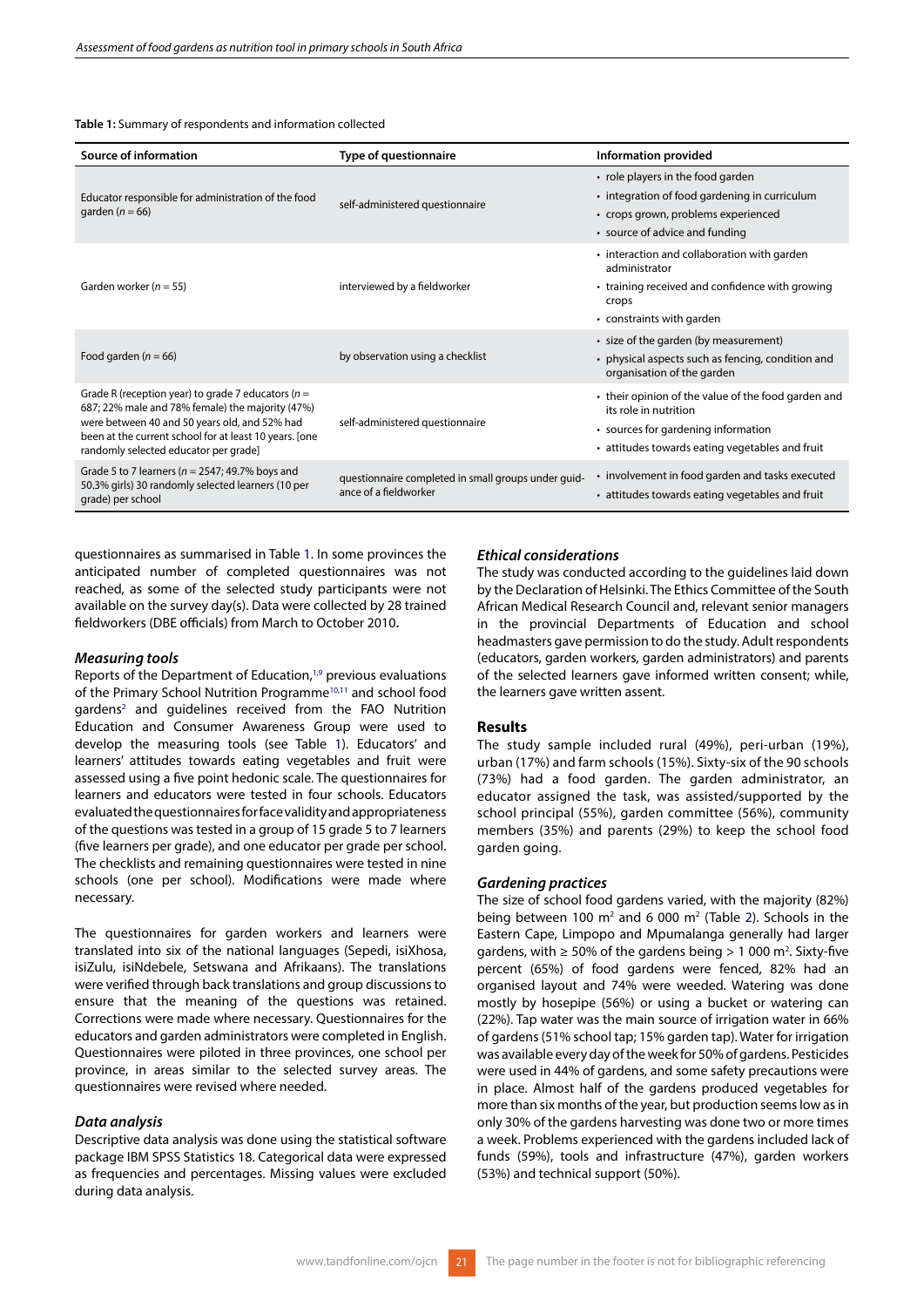**Table 2:** Information on the school food garden

| Information collected by observation ( $n = 66$ )                                               | %  |
|-------------------------------------------------------------------------------------------------|----|
| Approximate size of the food garden                                                             |    |
| $< 100 \text{ m}^2$                                                                             | 13 |
| $100 - 499$ m <sup>2</sup>                                                                      | 35 |
| $500 - 999$ m <sup>2</sup>                                                                      | 15 |
| 1 000 - 6 000 m <sup>2</sup>                                                                    | 32 |
| $1 - 10$ ha                                                                                     | 5  |
| There are signs of educational activity (e.g. labels, signs, name tags)                         | 38 |
| There is a compost heap                                                                         | 39 |
| There are fruit trees                                                                           | 30 |
| Information obtained from the garden worker ( $n = 55$ )                                        |    |
| Method of watering the crops                                                                    |    |
| Hose pipe                                                                                       | 56 |
| Buckets or watering can                                                                         | 22 |
| Sprinklers                                                                                      | 16 |
| Other (none, drippers)                                                                          | 6  |
| Sources of water for irrigation                                                                 |    |
| School tap                                                                                      | 51 |
| Borehole                                                                                        | 18 |
| Garden tap                                                                                      | 15 |
| Water tank                                                                                      | 11 |
| Other (not specified)                                                                           | 5  |
| How often is there water available to irrigate the garden?                                      |    |
| Always (5 days per week)                                                                        | 50 |
| 3 – 4 days a week                                                                               | 23 |
| 1 – 2 days a week                                                                               | 17 |
| Seldom                                                                                          | 10 |
| Pesticides are being used to control pest and diseases                                          | 44 |
| Precautions taken to ensure safe use of pesticides (% of those using<br>pesticides $(n = 44)$ ) |    |
| Chemicals are locked away                                                                       | 92 |
| Learners do not spray chemicals                                                                 | 50 |
| Use recommended dosages                                                                         | 88 |
| Wear protective clothing and mask                                                               | 54 |
| Number of months per year that vegetables are obtained from the<br>garden                       |    |
| $1 - 3$ months per year                                                                         | 26 |
| 4 – 6 months per year                                                                           | 25 |
| $7 - 9$ months per year                                                                         | 23 |
| Whole year                                                                                      | 26 |
| During the period vegetables are obtained from garden, frequency of<br>harvesting               |    |
| Two or more times per week                                                                      | 30 |
| Twice per month                                                                                 | 30 |
| Once per month                                                                                  | 15 |
| Only some of the month                                                                          | 25 |
| Information collected from the garden administrator ( $n = 66$ )                                |    |
| Methods used in the school's food garden                                                        |    |
| Crop rotation                                                                                   | 65 |
| Compost making                                                                                  | 47 |
|                                                                                                 |    |

**Table 2:** (*Continued*)

| Permaculture/Trench gardens (no digging, organic garden)                      | 26 |
|-------------------------------------------------------------------------------|----|
| Integrated pest management (e.g. chilly sprays, soap to control<br>insects)   | 23 |
| Water harvesting or saving (catching rain water, mulching,<br>sunken beds)    | 21 |
| Space efficient techniques (e.g. tower gardens, bag gardens, tyre<br>gardens) | 15 |
| Hydroponics (cultivate without soil, fertilizer mixed into irrigation)        | 14 |
| Using waste water (e.g. from washing)                                         | 12 |
| Problems experienced with the food gardens                                    |    |
| Lack of funds for supplies (seed, fertilizer)                                 | 59 |
| Lack of garden workers                                                        | 53 |
| Lack of technical support                                                     | 50 |
| Lack of infrastructure (e.g. fence, space)                                    | 47 |
| Lack of garden tools, equipment                                               | 47 |
| Lack of knowledge on gardening                                                | 39 |
| Theft of food/vegetables produced in the garden                               | 35 |
| Difficulty in motivating learners to work in the garden                       | 33 |
|                                                                               |    |

Spinach, carrot, beetroot, cabbage and onion were planted in more than 80% of gardens, followed by tomatoes (67%) and lettuce (42%). Less popular vegetables included green/yellow/ red pepper, potato and pumpkin, which were grown in 30 to 39% of gardens, and butternut and *miroho*/*marogo* (traditional leafy vegetables), which were grown in 20 to 29% of gardens. Beans (legumes) were planted in 59% of gardens. Few fruit were produced, of which peach was most prevalent (21%). Grain production mostly consisted of growing maize (36%). Very few schools grew herbs.

# *Management of the school food garden*

Information on the management of the school food garden is presented in Table 3. Learners were involved in garden activities in 89% of the schools (certain grades, 71%; all learners, 18%). Educators (59%), and to a lesser extent parents (36%) and community members (33%), were also involved in garden activities. During school holidays, 77% of the school food gardens were attended to. This was either by the gardener/s (32%), community/parents (26%) or school caretaker (24%). Contingency of garden activities during absence of the garden administrator was implemented in 83% of schools. Half of the gardens were solely subsidised from the school funds; 29% of schools had an annual budget for food gardens; 47% of gardens were self-supporting; and 23% of food gardens generated an income. Few school gardens were linked with outside organisations, such as NGOs (non-governmental organisations), businesses and charity organisations.

# *Training of garden administrators and garden workers*

Information on training received for garden administrators and garden workers is presented in Table 4. The garden administrators mainly received technical advice from colleagues and friends (59%) and officials from Department of Education (50%). Only 41% of garden administrators had received training in food production, provided mostly by the Department of Education, NGO's or Department of Agriculture.

*(Continued)*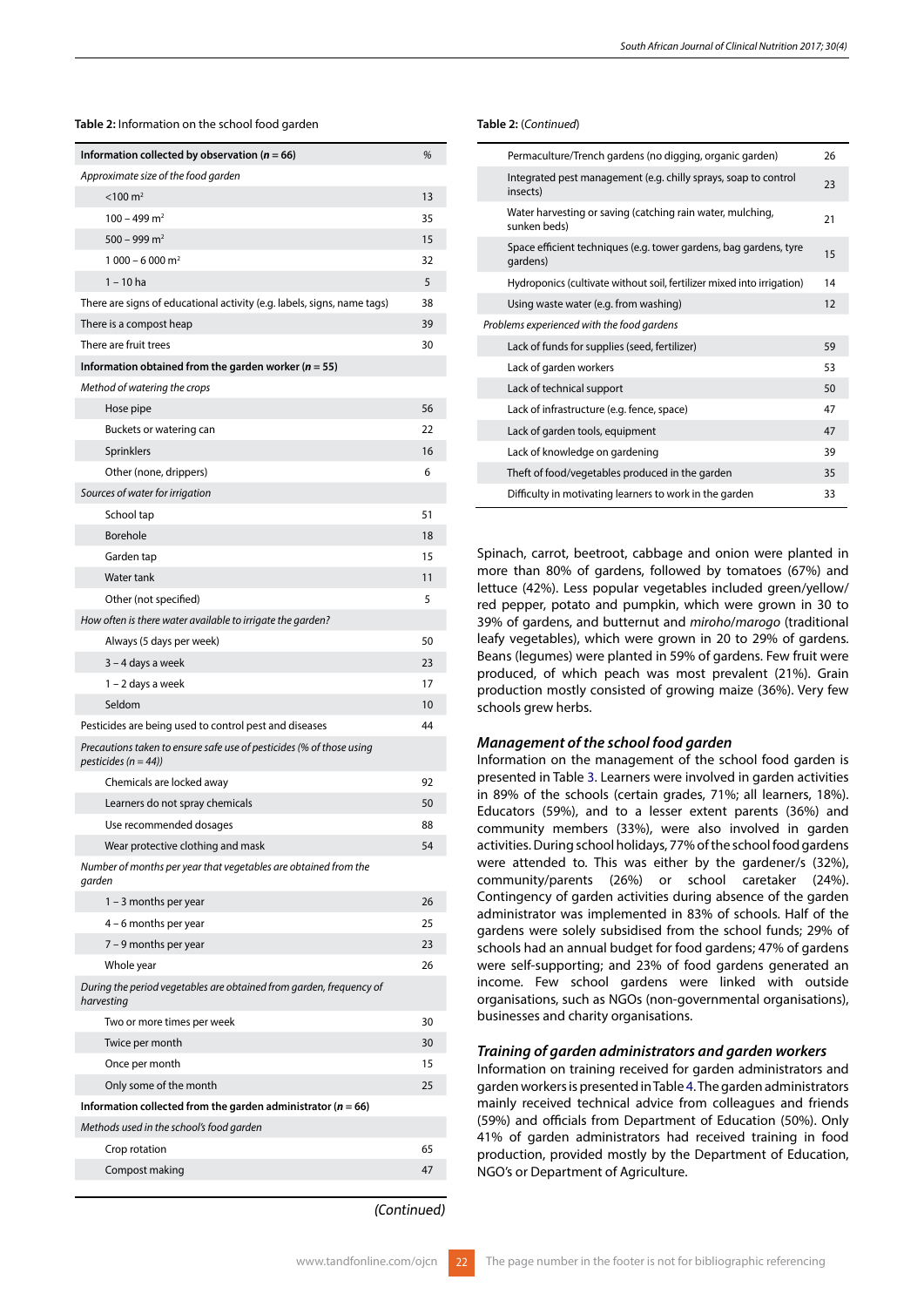#### **Table 3:** Maintenance and management of the school food garden

| Information obtained from garden administrator ( $n = 66$ )                                         |                |
|-----------------------------------------------------------------------------------------------------|----------------|
| Individuals involved in the school food garden activities                                           |                |
| Certain grades of learners                                                                          | 71             |
| Gardener                                                                                            | 65             |
| <b>Educators</b>                                                                                    | 59             |
| Parent/s                                                                                            | 36             |
| Community member/s                                                                                  | 33             |
| All learners                                                                                        | 18             |
| School keeps record of food garden activities and produce                                           | 43             |
| School has someone who looks after the food garden during school<br>holidays                        | 77             |
| School has someone taking over the responsibility in case the garden<br>administrator is absent/ill | 83             |
| Sources of funding available for the food garden                                                    |                |
| Subsidised from school funds                                                                        | 50             |
| Income from sales                                                                                   | 12             |
| Income from sales and sponsorship                                                                   | 8              |
| Subsidised from school funds and income from sales                                                  | 6              |
| Subsidised from school income, income from sales, sponsorship                                       | 4              |
| Sponsorship from business                                                                           | 4              |
| Subsidised from school funds and sponsorship from business                                          | $\overline{2}$ |
| Other (not specified)                                                                               | 14             |
| School has an annual budget for the food garden                                                     | 29             |
| The food garden is self-supporting                                                                  | 47             |
| The food garden makes an income                                                                     | 23             |
| An NGO is involved with the food garden                                                             | 21             |
| A business is involved with the food garden                                                         | 12             |
| The food garden has a logo or slogan                                                                | 11             |
| The school advertises or publishes about the food garden so that the<br>community knows about it    | 38             |

Garden workers were either appointed (60%), the caretaker of the school (35%) or a volunteer/parent (6%). The mean number of years of garden experience for garden workers was 4.75 years. Eighty-two percent (82%) of garden workers worked closely with the educator responsible for garden administration. Only 31% of the garden workers had received some training; 67% were confident with growing vegetables and 40% with growing fruit.

#### *Learners' involvement in the school food garden*

The involvement of learners in the school food garden as indicated by the garden administrator ( $n = 66$ ) is presented in Table 5. Learners in general spent 1-4 hours per week in food gardens, with an average of 2.1 hours. In 28% of the schools, an incentive was given for involvement in the food garden, which included produce or seedlings to take home, certificates, excursions and, if available, financial remuneration (data not shown). Of those learners whose school had a food garden, 54% were involved in the garden, mostly in terms of watering (41%), planting (22%), soil preparation (19%), and keeping the garden tidy/weeding (15%). According to the garden administrator (Table 5), learners considered garden activities as fun (48%) or an achievement (39%), as the learners were happy to see the results, proud to see the produce, enjoyed eating the produce, enjoyed being outside, and were eager to learn the new skills enabling them to plant a food garden at home. According to the educators, a school food garden can be a valuable tool to learn a variety of skills as indicated in Table 5.

**Table 4:** Training of educator responsible for management of the food garden and the garden worker

| Information obtained from the garden administrator ( $n = 66$ )                        | $\frac{0}{0}$ |
|----------------------------------------------------------------------------------------|---------------|
| Source from where garden administrator gets technical advice on<br>gardening           |               |
| Colleagues and friends                                                                 | 59            |
| Officials from Department of Education                                                 | 50            |
| Parents                                                                                | 42            |
| Community members                                                                      | 39            |
| Extension officer (Department of Agriculture)                                          | 38            |
| NGO's                                                                                  | 26            |
| Printed media                                                                          | 26            |
| Nowhere                                                                                | 14            |
| Commercial farmer                                                                      | 11            |
| Garden administrator has received training in management of the<br>food garden         | 41            |
| Information obtained from the garden worker ( $n = 55$ )                               |               |
| Position of the garden worker                                                          |               |
| Garden worker appointed by school                                                      | 60            |
| Caretaker of the school                                                                | 34            |
| A volunteer/parent                                                                     | 6             |
| Garden worker works closely with the educator responsible for garden<br>administration | 82            |
| Garden worker has received some training in vegetable production                       | 31            |
| Garden worker's level of confidence about growing vegetables?                          |               |
| Confident                                                                              | 67            |
| Need some assistance                                                                   | 29            |
| Not confident at all                                                                   | 4             |
| Garden worker's level of confidence about growing fruits                               |               |
| Confident                                                                              | 40            |
| Need some assistance                                                                   | 40            |
| Not confident at all                                                                   | 20            |

Two-thirds of the learners had food gardens at home, of whom 79.2% usually helped in the garden, mostly to water plants (52.2%) and some assisted with planting (20.5%) and digging  $(16.6\%)$ .

#### *School food garden used for education*

According to educators, the specific role of school gardens in nutrition education (Table 6) was indicated, amongst others, to learn about healthy eating and nutrition (19.2%), to learn about a healthy lifestyle (15.9%), to participate in school gardening (16.6%) and encourage learners to have their own food gardens (14.0%). Nearly half (48.5%) of the educators had some experience in vegetable gardening, but only a few (12.5%) had received training in vegetable production. Educators obtained information on gardening (data not tabulated) mostly from books/libraries (28.5%), magazines/newspapers (28.0%), television (25.7%), radio (18.0%), school (16.7%) and family/friends (11.2%).

# *Attitudes towards eating vegetables and fruit*

The majority of respondents agreed or tended to agree that vegetables (81.8% educators; 84.1% learners) and fruit (92.3% educators; 89.9%% learners) taste good, and that it is important to eat vegetables of different colours (89.2% educators; 76.1% learners). In total, 86.4% of the educators and 68.6% of the learners liked to eat vegetables every day, while 93.2% of educators and 84.5% of learners liked to eat fruit every day.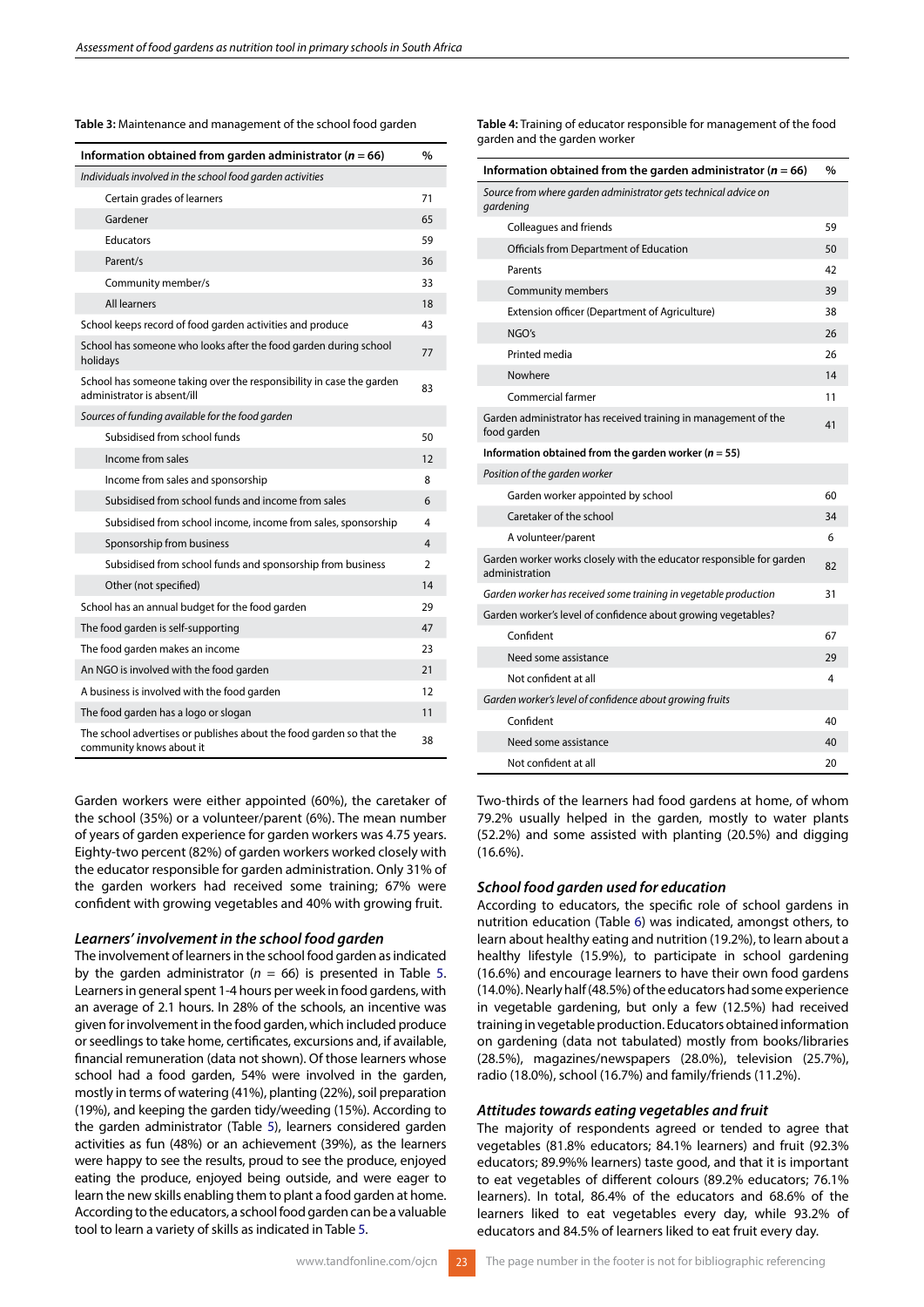**Table 5:** Involvement of learners in food garden and link with curriculum

| Information obtained from the garden administrator ( $n = 66$ )                                     | $\frac{0}{0}$ |
|-----------------------------------------------------------------------------------------------------|---------------|
| Amount of time per week learners spend in the food garden                                           |               |
| <1 hour                                                                                             | 18            |
| $1 - 2$ hours                                                                                       | 43            |
| $3 - 4$ hours                                                                                       | 28            |
| $> 5$ hours                                                                                         | 11            |
| It is compulsory or voluntary for children to take part in school food<br>garden activities         |               |
| Compulsory                                                                                          | 12            |
| Voluntary                                                                                           | 40            |
| Mainly voluntary, but compulsory in some instances                                                  | 36            |
| Children do not work in the garden                                                                  | 12            |
| There are incentives for children taking part in garden activities                                  | 28            |
| How do children see garden activities, according to garden administrator                            |               |
| It is fun                                                                                           | 48            |
| It is an achievement                                                                                | 39            |
| It is their duty                                                                                    | 8             |
| It is a punishment                                                                                  | 5             |
| Skills children learn through the vegetable garden, according to the<br>garden administrator        |               |
| How to grow crops                                                                                   | 80            |
| Life skills; how to plan; take decisions; collaborate; take<br>responsibility; explain and persuade | 80            |
| Appreciation of healthy food and healthy diet                                                       | 80            |
| How to run a successful garden                                                                      | 77            |
| Environmental awareness; respect for nature                                                         | 77            |
| Personal and social development                                                                     | 73            |
| Natural resource management                                                                         | 73            |
| Organic approaches for gardening (not just for food)                                                | 68            |
| Business skills and entrepreneurship                                                                | 65            |
| <b>Mathematics</b>                                                                                  | 62            |
| Art                                                                                                 | 53            |
| Drama                                                                                               | 38            |

**Table 6:** Educator's perceptions and knowledge on school food gardens

| Information from educators ( $n = 687$ )                                                     | $\%$ |
|----------------------------------------------------------------------------------------------|------|
| Educator's perception on the role of a school-based food garden in<br>nutrition education    |      |
| Learn about healthy eating and nutrition                                                     | 19.2 |
| Participation in school gardening                                                            | 16.6 |
| Learn about healthy lifestyle                                                                | 15.9 |
| Encourage learners to have their own gardens                                                 | 14.0 |
| Learners obtain skills on how to grow vegetables e.g. when and<br>which to plant             | 11.5 |
| Show learners where vegetables come from and what they look<br>like                          | 9.5  |
| Assist educators to include nutrition in learning areas e.g. in Life<br>Orientation          | 8.0  |
| Learners obtain knowledge on importance of growing<br>vegetables; know to grow it themselves | 4.8  |
| Educator has some experience in vegetable gardening                                          | 48.5 |
| Educator has received some training in vegetable production                                  | 12.5 |

# **Discussion**

The survey showed considerable variation in the set-up, condition and management of school food gardens while the general attitude towards food production amongst the various interviewees was positive. Educators were of the opinion that school food gardens play a role in, amongst others, learning about healthy eating and nutrition and encouraging learners to have their own vegetable gardens. While schools are encouraged to have a food garden as an education tool to transfer knowledge and skills and encourage local food production within the school community, factors affecting viability and sustainability of the gardens need to be identified and addressed.

# *Sustainability of food gardens*

A number of constraints with the food gardens were identified. Addressing the major constraints (supplies, technical support, infrastructure and tools) will enhance sustainability. Technical information is available since development of the Horticulture Manual for Schools,<sup>12</sup> whilst more attention can be given to training of garden workers and garden administrators. With the Department of Agriculture becoming more involved in school food gardens in 2015, it can be speculated that this situation will improve over time. Furthermore, Davis and co-workers<sup>13</sup> argued that not all schools have the capacity to maintain food gardens, and that educator and parent involvement is critical. Larger involvement of external organisations should be sought through larger efforts of publicising the school gardens and the potential benefits to the learners.14 This will be instrumental in finding outside support (e.g. from NGOs) to sustain school gardens.<sup>6</sup>

## *School gardens as source of food*

Producing vegetables and fruit locally, either in the school garden or within the community, can potentially increase the amount of vegetables and fruits included in the school meal. We previously reported that although 95% of schools obtained food for the school meal from the suppliers, in 43% of the schools food for the school meal was obtained from the school's food garden, while 9% of schools obtained foods locally grown in the community.<sup>8</sup> While the bigger gardens may have the potential to make a significant contribution to food supply, the smaller gardens will not be able to provide a continuous supply of vegetables in sufficient amounts for the school meals. Increasing the supply of vegetables to schools from small local enterprises has large potential for business creation, particularly in rural areas.15

#### *School garden as nutrition education tool*

School gardens are useful as learning tools for both gardening and healthy eating. In a review paper, David and co-workers $13$ highlighted the importance of learners obtaining hands-on experience in school gardens: this can increase knowledge of vegetables, willingness to taste vegetables, and intake of vegetables and fruit when school gardens are a component of nutrition education.3,16

In South Africa, intake of vegetables and fruit is generally low,<sup>17</sup> whilst the local food-based dietary guidelines does promote consumption.18 Using school gardening activities to promote and strengthen home gardens could be a useful strategy to increase availability of vegetables and fruit at household level. Agricultural interventions aimed at increasing household food production, were shown to significantly improve dietary patterns and vitamin A intake in women and children.19 The importance of nutrition-sensitive agricultural programs aimed at improving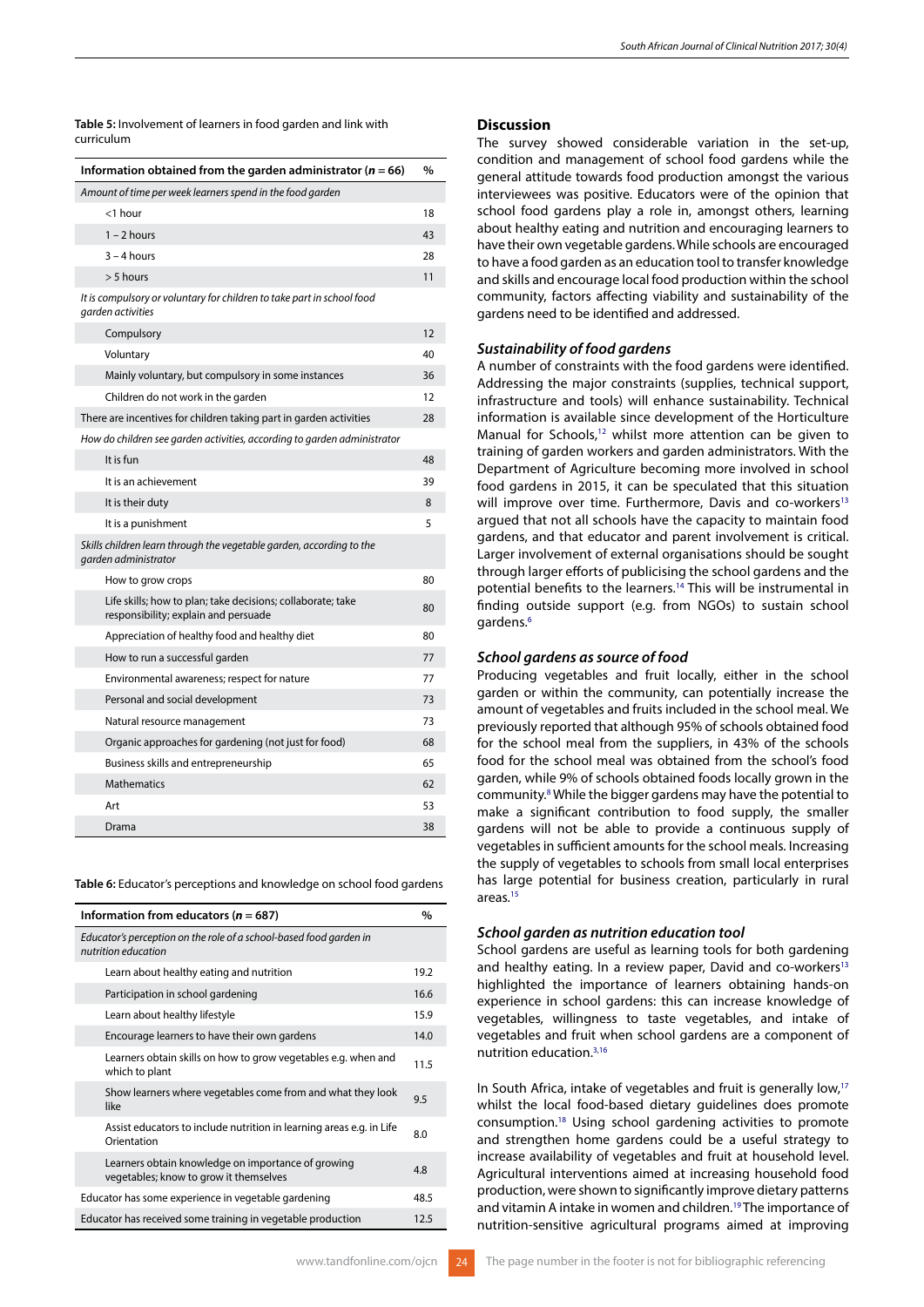access to high-quality diets in resource poor communities has previously been emphasised.20 Improving access to and affordability of vegetables and fruit through schools in lowincome communities is also one of the strategies recommended by the Institute of Medicine's Committee on Accelerating Progress in Obesity Prevention in the United States.<sup>21</sup>

The attitude of educators and (to lesser extent) learners towards eating vegetables and fruit are positive indicators for downstream use of products from school food gardens. In total, 68% of the learners agreed or tended to agree that they like to eat vegetables every day. Exposure to vegetables through involvement in school gardens was shown to increase children's willingness to taste vegetables and also improved the taste ratings for some of the vegetables.22 It has been suggested that, for school-based strategies to improve vegetable and fruit intake in learners, more information is needed on the types of vegetables and fruit that are appealing to children.<sup>14</sup> A Nutrition Education Manual, based on the South African food-based dietary guidelines, which is an education tool to educate the population on healthy eating, was made available to schools.23 A colour coded system for classifying the beneficial properties of vegetables and fruits to describe the nutritional diversity of foods grown in school gardens<sup>24</sup> can potentially be used in combination with the food-based dietary guideline "eat plenty of vegetables and fruit" as an educational tool link to school gardens; this should be investigated further.

# *Policy framework and conclusion*

A policy framework<sup>25</sup> for achieving healthy school food environments exists in South Africa in the form of the Integrated School Health Policy (ISHP), which is a joint initiative between the National Departments of Education and Health. In addition, the National Policy in Food and Nutrition Security<sup>26</sup> and the National Development Plan<sup>27</sup> further supports the focus on food and nutrition security. Close collaboration between the Department of Agriculture, who now takes responsibility for school food gardens, and the Departments of Education and Health is needed to create links between the food garden, nutrition education and the national school nutrition programme. The current survey showed that school food gardens varied in size, production and management. Furthermore, training of educators and garden personnel, provision of gardening equipment and technical advice, as well as support by government and various role players, is needed to strengthen the school food gardens.

*Acknowledgements* – The authors gratefully acknowledge the Food and Agriculture Organisation (FAO) of the United Nations for funding of the study (grant number TCP/SAF/3101 (D)); Dr Ellen Muelhoff of FAO for providing technical advice; officials from Provicial Department of Basic Education for surveying schools; Dr Carl Lombard (statistician in the Biostatistics Unit of the South African Medical Research Council) for sample size determination; and, Ms ME Malebana and Ms WM Mphela (research technicians at the Agricultural Research Council) and Mrs Lee-Ann Human (research technician at the South African Medical Research Council) for assistance with data management.

## **References**

- 1. Department of Education. National guidelines for the implementation, monitoring and reporting on the National School Nutrition Programme. Pretoria: South African Department of Education; 2008.
- 2. Somerset S, Markwell K. Impact of a school-based food garden on attitudes and identification skills regarding vegetables and fruit: a 12-month intervention trial. Public Health Nutr. 2009;12:214–21. https://doi.org/10.1017/S1368980008003327
- 3. Parmer SM, Salisbury-Glennon J, Shannon D, et al. School gardens: an experiential learning approach for a nutrition education program to increase fruit and vegetable knowledge, preference, and consumption among second-grade students. J Nutr Educ Behav. 2009;41:212–7. https://doi.org/10.1016/j.jneb.2008.06.002
- 4. Blair D. The child in the garden: an evaluative review of the benefits of school gardening. J Environ Educ. 2009;40:15–38. https://doi.org/10.3200/JOEE.40.2.15-38
- 5. Van Cauwenberghe E, Maes L, Spittaels H, et al. Effectiveness of school-based interventions in Europe to promote healthy nutrition in children and adolescents: systematic review of published and 'grey' literature. Br J Nutr. 2010;103:781–97. https://doi.org/10.1017/ S0007114509993370
- 6. Castle J, Bialobrzeska M. School-based nutrition programmes: an intervention for mitigating the impact of HIV and AIDS on vulnerable learners. *SAIDE Newsletter.* 2009;15(1). [cited 2015 Dec] Available from: http://www.saide.org.za
- 7. Public Service Commission. Report on the evaluation of the national school nutrition programme (NSNP). Pretoria: The Public Service Commission; 2008.
- 8. Faber M, Laurie S, Maduna M, et al. Is the school food environment conducive for healthy eating in poorly resourced South African schools? Public Health Nutr. 2014;17(6): 1214–23. doi: https://doi.org/10.1017/S1368980013002279.
- 9. Department of Education. Report on the evaluation of the school nutrition programme (NSNP). Pretoria: South African Department of Education; 2008.
- 10. Louw R, Bekker E, Wentzel-Viljoen E. External evaluation of certain aspects of primary school feeding. Pretoria: South African Department of Health; 2001.
- 11. Wentzel-Viljoen E, Swart EC, Vorster HH, et al. Evaluation of the primary school nutrition programme (PSNP) in the North West province. Final report to the Department of the Premier. Mmabatho: North West Provincial Government; 2000.
- 12. Department of Basic Education. Horticulture manual for schools: a guide to establish and sustain food gardens. Pretoria: National School Nutrition Programme, Department of Basic Education; 2011. [Authors: Laurie S, van den Heever E, du Plooy I, Mkula L, Agricultural Research Council].
- 13. Davis JN, Spaniol MR, Somerset S. Sustenance and sustainability: maximizing the impact of school gardens on health outcomes. Public Health Nutr. 2015;18:2358–67. https://doi.org/10.1017/ S1368980015000221
- 14. Food and Agriculture Organization [FAO]. Setting up and running a school garden. A manual for teachers, parents and communities. Rome: Author, 2005. [cited 2016 Sep] Available from: http://www.fao. org/docrep/009/a0218e/a0218e00.HTM
- 15. Bienabe E, Vermeulen H. New trends in supermarket procurement systems in South Africa: the case of local procurement schemes from small-scale farmers by rural-based retail chain stores. London: Regoverning Markets Innovative Practice series, IIED; 2008. [cited 2016 Oct] Available from: http://pubs.iied.org/pdfs/G03263.pdf
- 16. Gatto NM, Ventura EE, Cook LT, et al. LA Sprouts: a garden-based nutrition intervention pilot program influences motivation and preferences for fruits and vegetables in Latino youth. J Acad Nutr Diet. 2012;112:913–20. https://doi.org/10.1016/j.jand.2012.01.014
- 17. Mchiza ZJ, Steyn NP, Hill J, et al. A review of dietary surveys in the adult South African population from 2000 to 2015. Nutrients. 2015;7:8227–50. https://doi.org/10.3390/nu7095389
- 18. Naudé C. "Eat plenty of vegetables and fruit every day": a food-based dietary guideline for South Africa. S Afr J Clin Nutr. 2013;26:S46–S56.
- 19. Girard WA, Self JL, McAuliffe C, et al. The effects of household food production strategies on the health and nutrition outcomes of women and young children: a systematic review. Paediatr Perinat Epidemiol. 2012;26:205–22. https://doi.org/10.1111/ppe.2012.26. issue-s1
- 20. Ruel MT, Alderman H. Nutrition-sensitive interventions and programmes: how can they help to accelerate progress in improving maternal and child nutrition? Lancet. 2013;382:552–69.
- 21. Institute of Medicine [IOM]. Best care at lower cost: The path to continuously learning health care in America. Washington, DC: The National Academies Press; 2012.